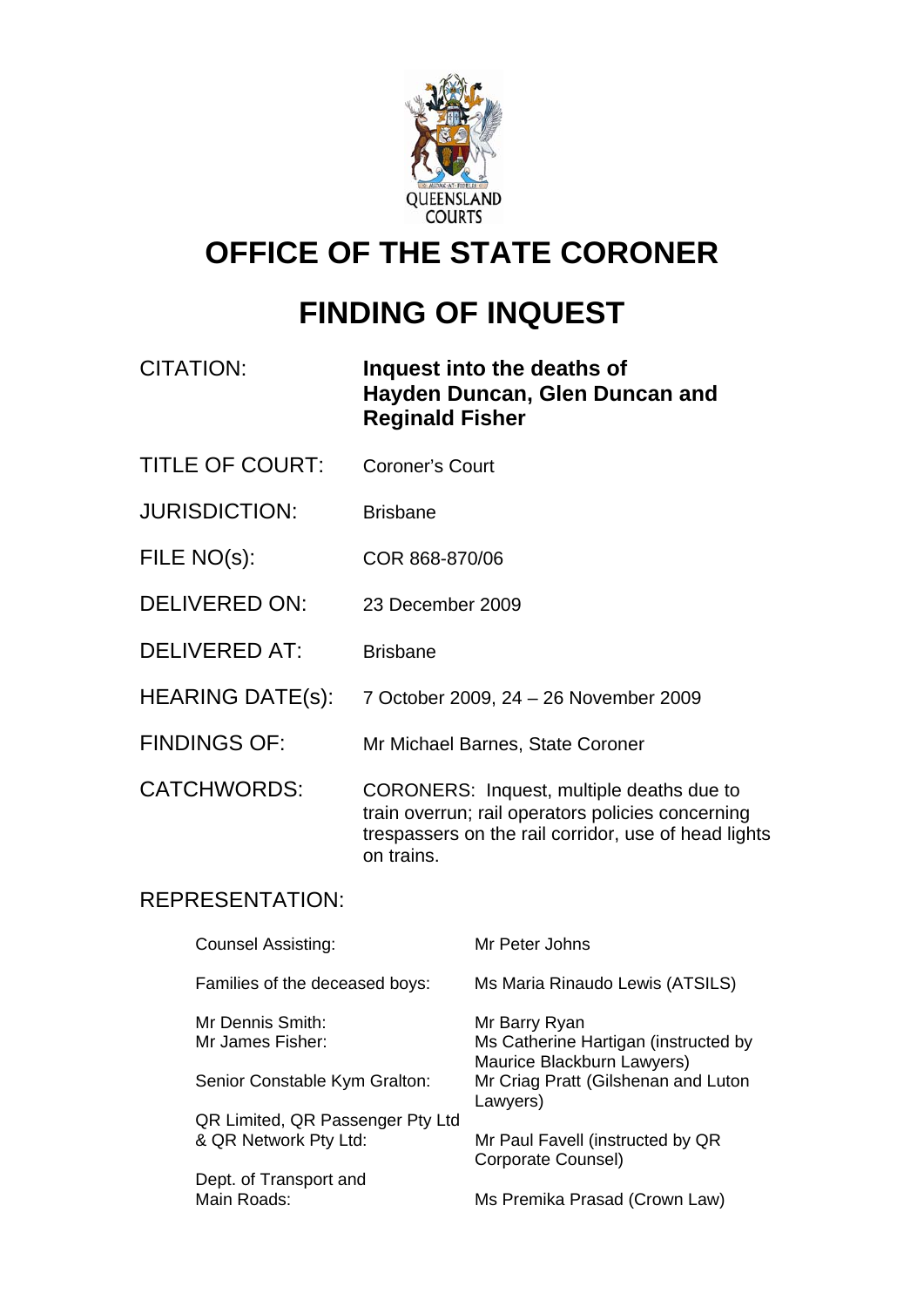#### **Table of Contents**

| Recommendation 1 - Review of Notice to traincrew no. 134/2008  16 |  |
|-------------------------------------------------------------------|--|
|                                                                   |  |
|                                                                   |  |
|                                                                   |  |
|                                                                   |  |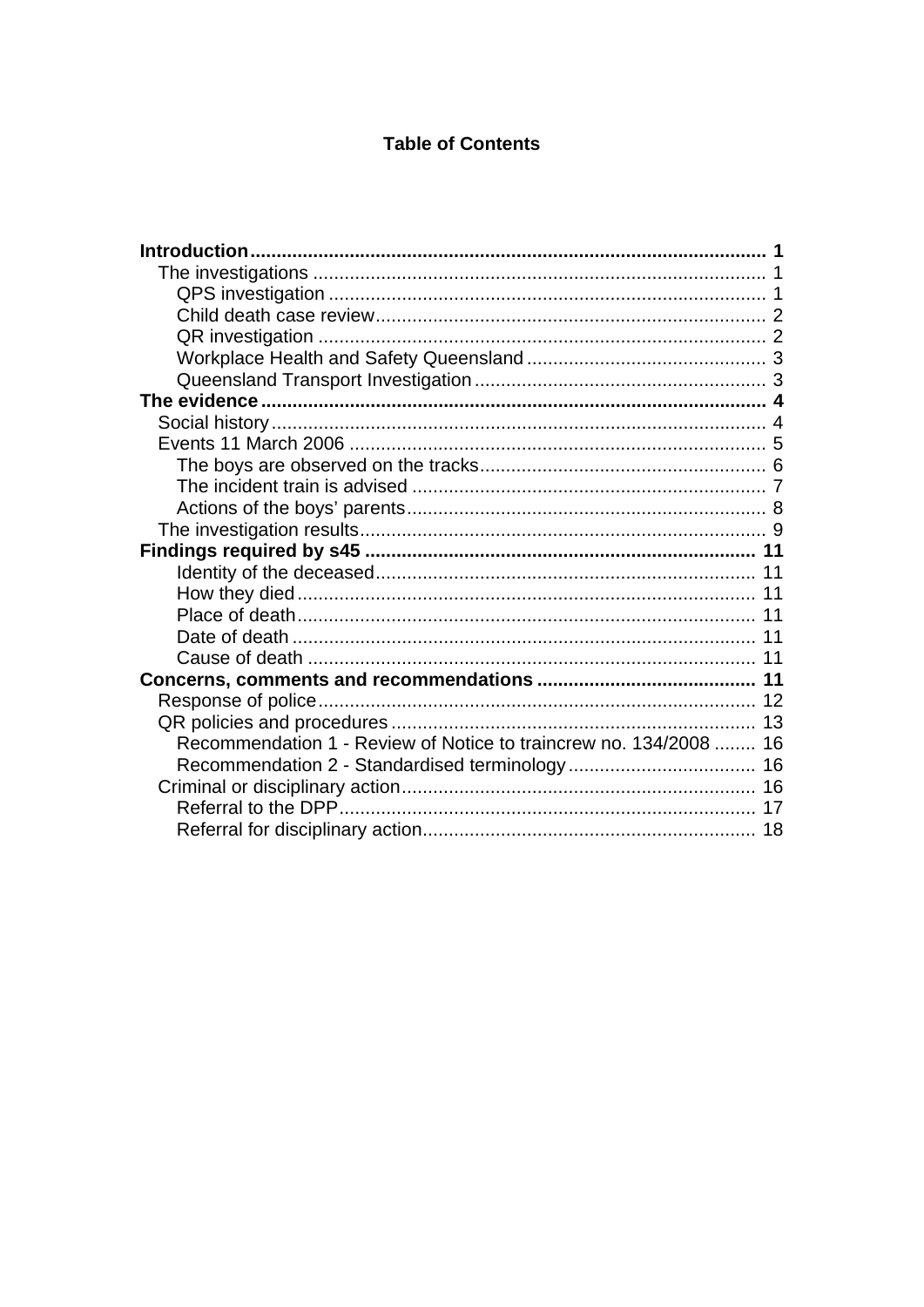<span id="page-2-0"></span>The *Coroners Act 2003* provides in s45 that when an inquest is held into the death of a child, the coroner's written findings must be given to the family of the children who died, each of the persons or organizations granted leave to appear at the inquest and to the children's commissioner. These are my findings in relation to the deaths of Hayden Duncan, Glen Duncan and Reginald Fisher. They will be distributed in accordance with the requirements of the Act and posted on the website of the Office of the State Coroner.

# **Introduction**

Hayden Duncan, 10, his brother Glen, 8, and their cousin Reginald Fisher, 9, spent the afternoon of 11 March 2006 together traversing areas of Redbank, Gailes and Goodna. Shortly before 6:30pm the three were observed near rail lines between the Redbank and Goodna stations, throwing stones at a Brisbane bound train.

The driver of the next Brisbane bound train saw the boys in the form of 'shadows', crouching between the tracks when the train was only about 20 - 30 metres from them. There was no possibility of his stopping in time and the boys were hit. All three died instantly from multiple severe injuries.

These findings:-

- Set out the matters required by s. 45(2) of the Act; namely the identity of the deceased, how, when, and where they died and what caused their deaths;
- Consider the actions of the train driver to determine whether the deaths were reasonably preventable and/or whether his conduct should be the subject of a referral for prosecution or disciplinary action.
- Consider whether a police officer who spoke to the boys at the Redbank Railway Station approximately 50 minutes before their deaths adequately discharged her duties;
- Critique the appropriateness of QR's policies concerning:
	- the use of train headlights in metropolitan areas; and
	- the response of train crews and train control to reports of trespassers in or near the rail corridor

# *The investigations*

The incident was investigated by five agencies which looked at different aspects of it. A summary of those inquiries follows.

## **QPS investigation**

Detective Sergeant Tania Plant of the Goodna Juvenile Aid Bureau (JAB)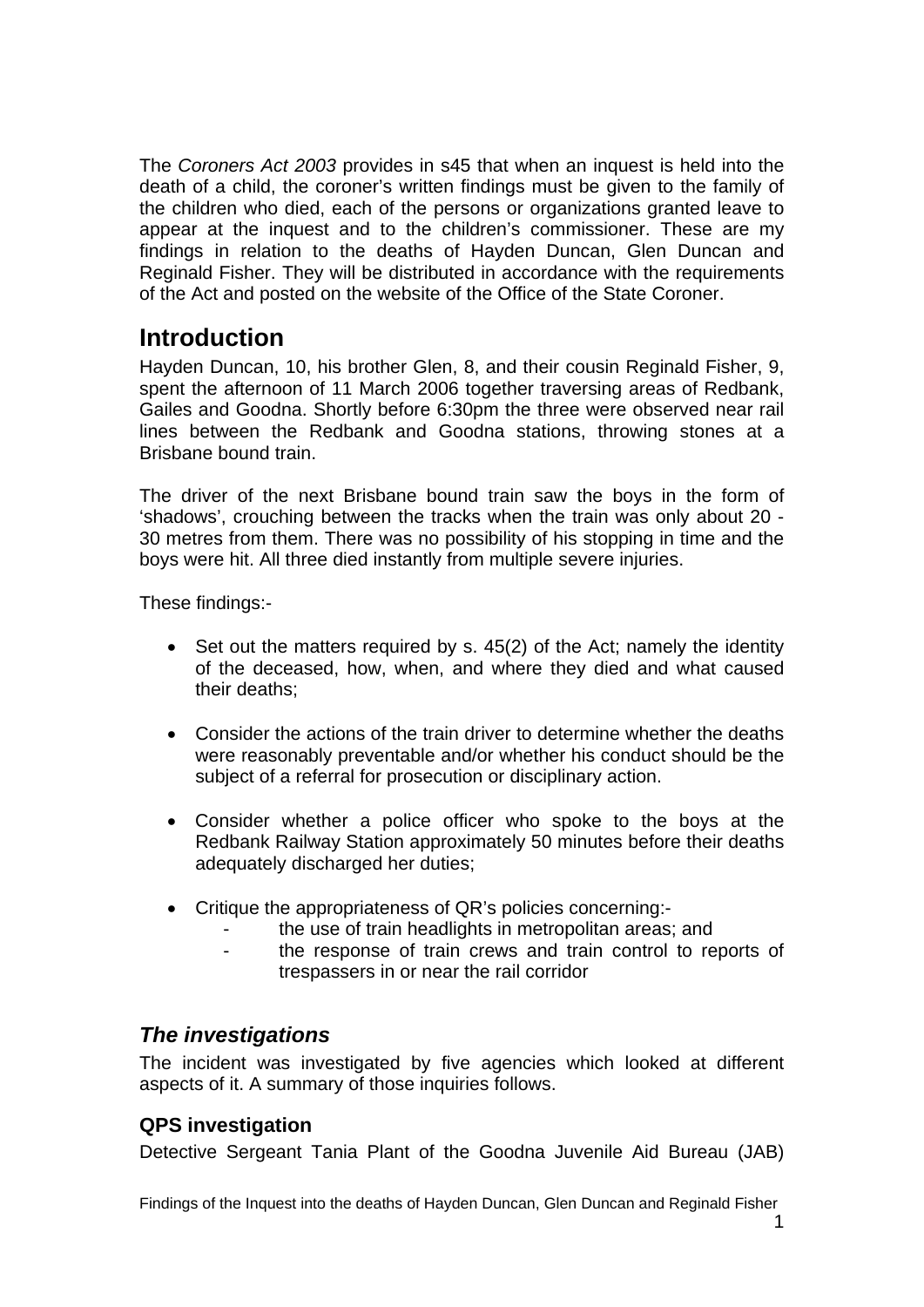<span id="page-3-0"></span>oversaw the police coronial investigation.

CCTV footage was seized from QR. Checks were conducted with the Department of Child Safety (although no documents obtained).

As a result of his measurements and observations, Sergeant Darryl Morrison prepared a detailed forensic map of the scene.

Detective Sergeant Plant compiled and submitted a report to the Office of the State Coroner detailing the extent of her investigation. Necessarily, reliance was placed on the technical expertise of QR and Queensland Transport investigators with respect to many elements of the investigation. Although statements taken from the QR personnel involved in the incident were brief, Detective Sergeant Plant was entitled to proceed on the expectation that a more detailed and technically relevant interview would be conducted through other channels insofar as it related to, for instance, the manner in which the train was driven. The QPS liaised with the other investigators to an appropriate extent.

The bodies were formally identified by two relatives chosen by the family, Jody Jackson and Stacey Boyd.

#### **Child death case review**

In accordance with chapter 7A of the *Child Protection Act 1999* an external reviewer and senior Department of Child Safety Officers reviewed the previous involvement of the department with the families of the children. The review was reported to the Child Death Case Review Committee together with the department's response to the review's recommendations.

The review found no connection between the department's involvement with the families and the children's death.

In view of the exhaustive nature of that review process I determined it was unnecessary for the inquest to investigate the interaction between the Department of Child Safety and the children who died.

#### **QR investigation**

QR commissioned three senior officers with risk management and train operations experience to conduct a safety analysis. The purpose was said to be to identify the causes and contributing factors of the collision. Because it was an administrative inquiry not clothed with the protections provided by part 6 of the *Transport Infrastructure Act 1994,* the safety analysts were concerned that material provided to them might not be privileged and consequently they did not seek to interview or obtain statements from QR employees directly involved in the collision.

As a result the material they had to work with was limited. The analysts recognised this and noted QR would need to depend upon the more detailed investigation being commissioned by Queensland Transport and the coronial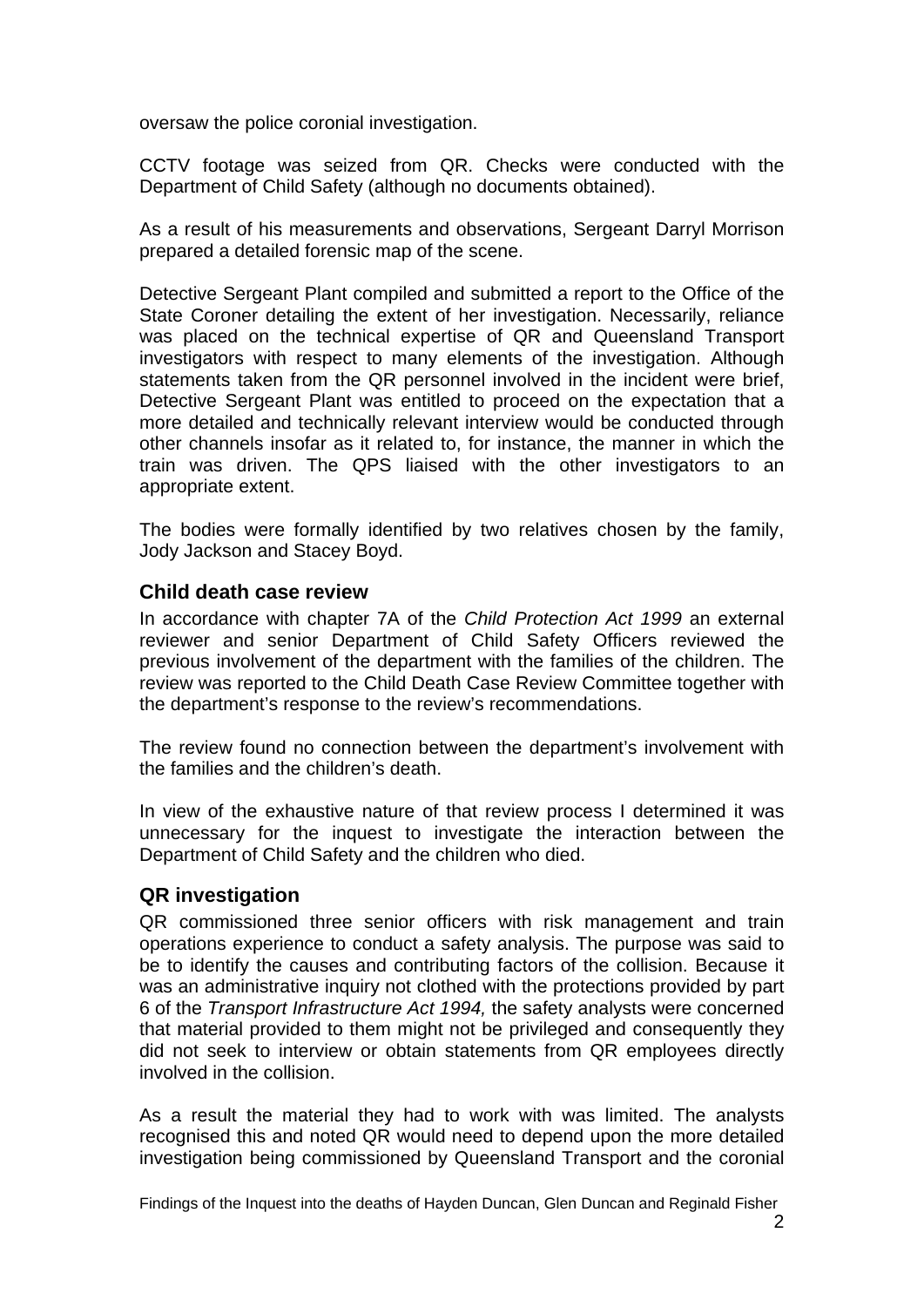<span id="page-4-0"></span>investigation. It nonetheless provided useful insight into aspects of train operations that have since been reformed.

The QR report made only one non-specific recommendation:

*'It is recommended that the accident and associated risks and control measures be reviewed consistent with risk management principles and legislation.'* 

#### **Workplace Health and Safety Queensland**

WH&SQ limited its investigation to the fencing of the rail corridor. WH&SQ was aware of the other investigations being undertaken and considered there was therefore no need for a more extensive investigation by it. Its findings were not relevant to the issues considered at this inquest.

#### **Queensland Transport Investigation**

Queensland Transport appointed an interstate consultant to chair a three person investigation panel to conduct an investigation pursuant to the provisions of the *Transport Infrastructure Act 1994*. Its report contained a number of recommended safety actions.

It would have been desirable for Mr Smith, the driver of the incident train, to have been questioned more specifically in relation to the manner in which train #10M1 had been driven after leaving Redbank station. The tape recording of the interview reveals a rather shambolic, rambling and unstructured interchange. The panel chair stated at the inquest he had taken some comfort from knowing that a coronial investigation was to follow. However, subsequent events have revealed this to be illusory. While there is no doubt the panel members had high level content knowledge, it might be desirable in future to include a person with forensic expertise.

The reports of each of these investigations were tendered into evidence and considered during the course of the inquest as were further statements and reports commissioned for the inquest. As a result I am confident the inquest had access to all information relevant to its function, save and except hearing evidence from the driver of the incident train. An application to excuse him from giving evidence was based on his suffering depression and post traumatic stress disorder as a result of being involved in the fatalities. I accepted the evidence of his consultant psychiatrist that there was a real likelihood the driver would suffer significant psychological injury if forced to given evidence.

In preparation for the inquest QR arranged for me, those assisting me and the legal representatives of those granted leave to appear, to ride in the same electrical multiple unit or EMU (the industry term for the self propelling trains used by QR in the metropolitan network) that was involved in the incident over the same section of track where it occurred. That greatly assisted my understanding of the evidence and I record my appreciation for that assistance.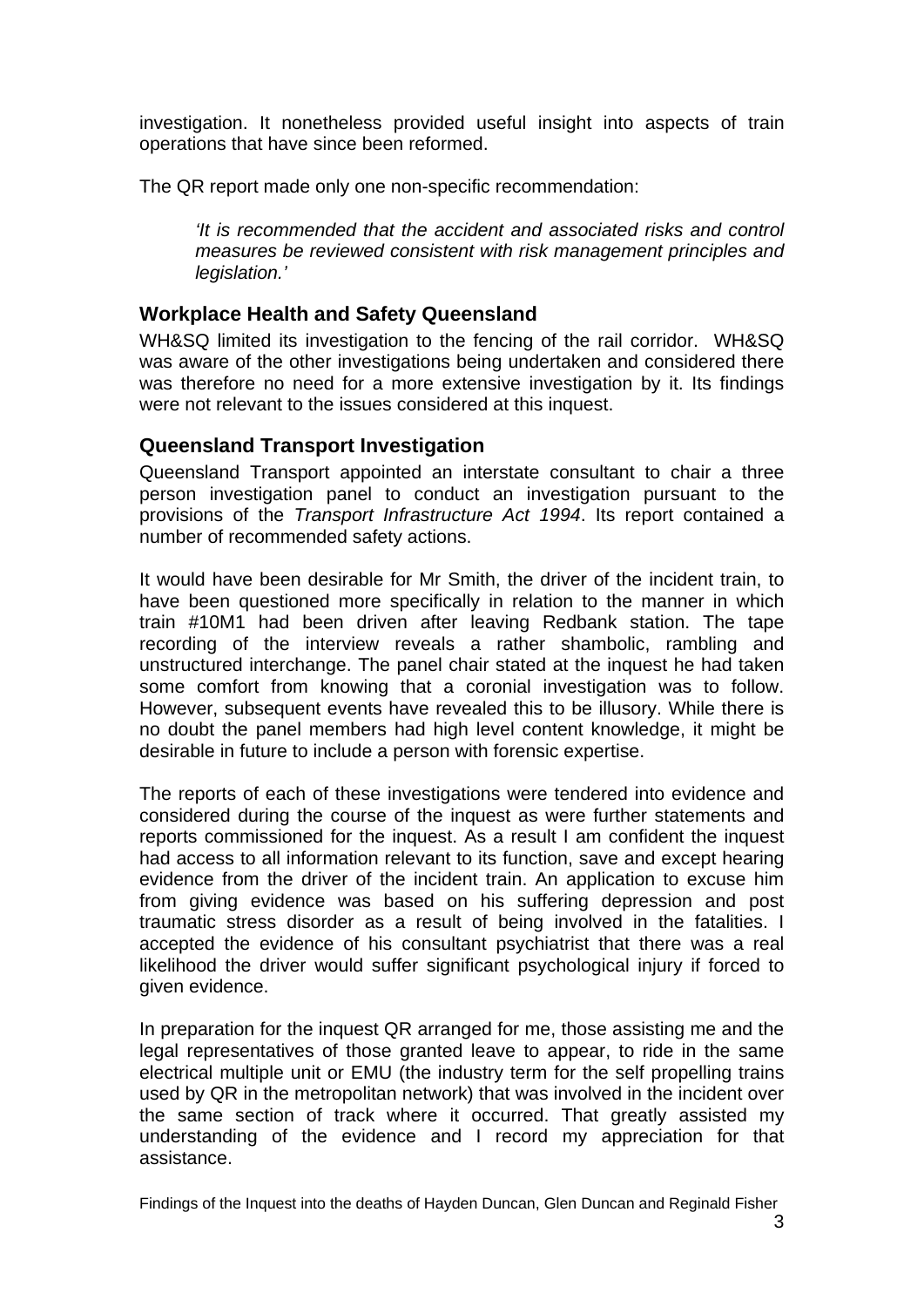# <span id="page-5-0"></span>**The evidence**

I turn now to the evidence. Of course I can not even summarise all of the information contained in the exhibits and transcript but I consider it appropriate to record in these reasons the evidence I believe is necessary to understand the findings I have made.

## *Social history*

Hayden Eric Duncan was born on 3 September 1995 and was 10 at the time of his death. His brother Glen Russell Duncan was born on 15 July 1997 and was 8 when he died.

The boys were among seven children to Joseph Duncan and Norma Boyd. The boys' older brother, Joseph Duncan Jr., died in June 2006 as a result of a car accident which followed a police chase.

The boys resided at Mt Gravatt with their parents. Both were attending primary school. The boys had been the subject of notifications to the Department of Child Safety (DOCS) but none had been judged to warrant coercive intervention.

Reginald Roy Fisher was born on 19 October 1996 making him 9 years of age at the time of his death.

He was one of 7 children to his mother Kelly Boyd; four (including him) being fathered by Roy Fisher. Kelly Boyd is the sister of Norma Boyd making Reggie the cousin of Hayden and Glen Duncan.

Reggie resided at Carole Park with his mother and siblings and was attending primary school. DOCS had contact with the family in relation to him from January 1997. However, there had never been an instance of statutory or voluntary departmental intervention by DOCS in relation to him.

Hayden's mother described him as an adventurous and curious child, who loved Hip Hop and R & B music. He also enjoyed watching and performing Hip Hop dancing and playing computer games on his *X-Box*.

Glen was described by his mother as a quieter and more introverted child. He idolised and looked up to his older brother, Hayden. His main interest was playing computer games.

Glen enjoyed school and was a good student, whereas Hayden was somewhat less focused on his school studies.

Both boys loved watching their favourite rugby league team, the Brisbane Broncos.

Reggie, as the family called him, played rugby league for his local team, the Forest Lake Falcons.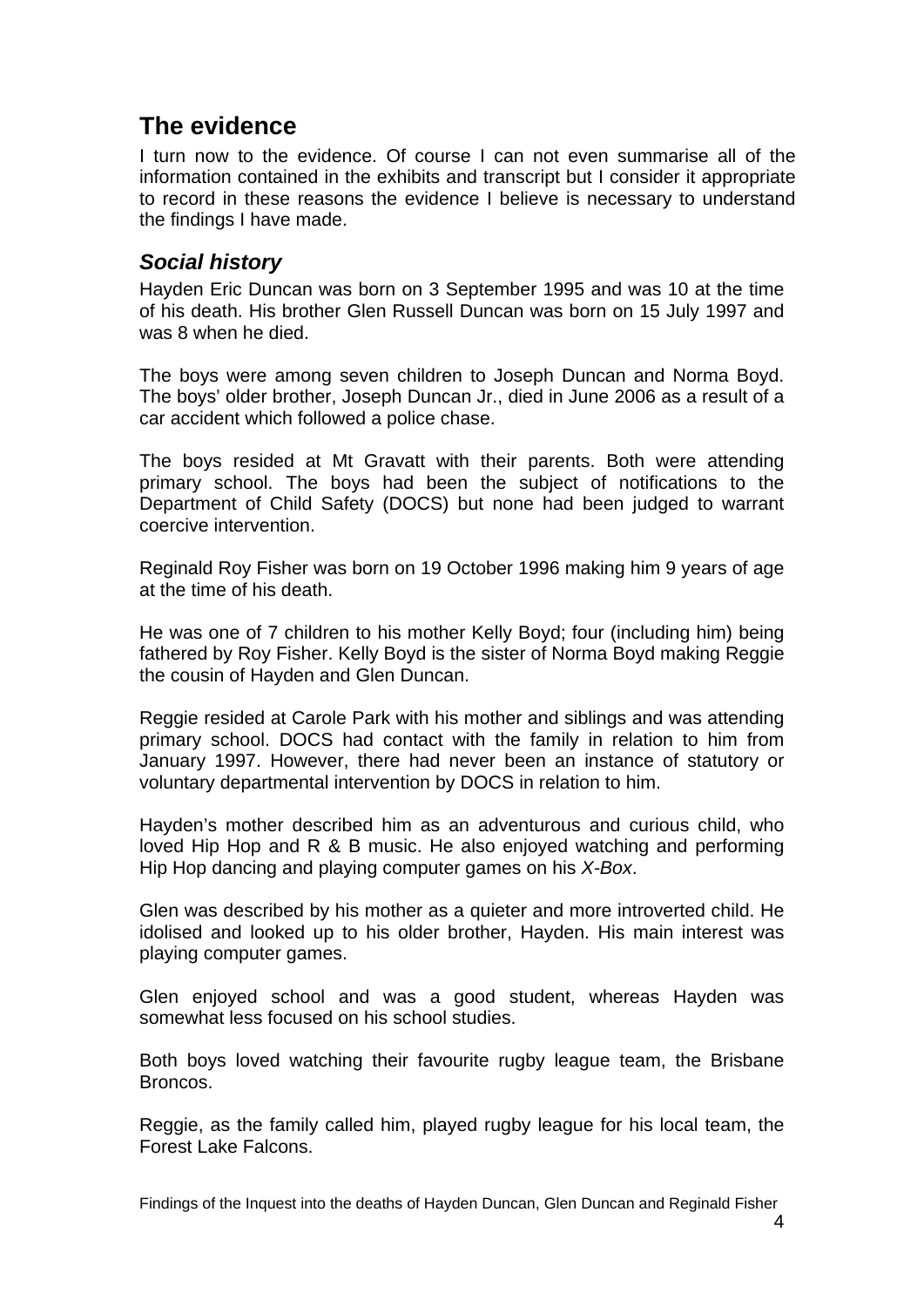<span id="page-6-0"></span>All three boys are fondly remembered and sadly missed by their parents, siblings, and the many members of their extended families and school friends.

I offer their families my sincere condolences.

## *Events 11 March 2006*

On the day of the accident, Reggie Fisher had played football at Forest Lake and returned home to Carole Park at lunch time. The Duncan family had arrived there at about the same time.

After lunch, the boys told their parents they were going for a walk to meet up with other children in the area with whom they frequently played. They were told to be home before dark which was the usual rule and Ms Boyd said that generally *"they keep that rule pretty well*."

Over the next three or four hours they were seen by a number of people in various locations between Carole Park and Redbank. On each of these occasions the three boys were together, without any other company. They appeared to be "mucking around", as boys of their age are wont to do.

CCTV footage shows the three boys entering Redbank Train Station at 5:52pm. Two cross the railway tracks by stepping down from the platform and climbing up the other side. The third uses the pedestrian overpass. The three are shown to meet up at a drinking fountain on the Ipswich bound platform.

Between 5:50pm and 6.00pm Senior Constable Kym Gralton of the QPS Railway Squad was preparing for her shift at Redbank train station when she observed the boys on the platform.

She watched the boys from her office adjacent to the platform via CCTV. She saw them throwing soft drink over each other and generally sky larking before two of them walked to the edge of the platform and sat down with their legs dangling over the tracks.

The officer was concerned about the danger of this. She approached the boys, told them to move and that the station was not an appropriate place to play. She asked them who they were with and one, likely to be Hayden, told her "*us three*." The boys were not receptive to the officer's approach and swore at her. She ushered them off the platform and spoke sternly when one of them appeared to pick up a stone and motioned to throw it at her.

She last saw them walking out of the station car park in the direction of Goodna.

Sergeant Geoffrey Cree, another QPS Railway Squad officer observed the latter part of this exchange. He estimated the boys to be aged "*around 10.*"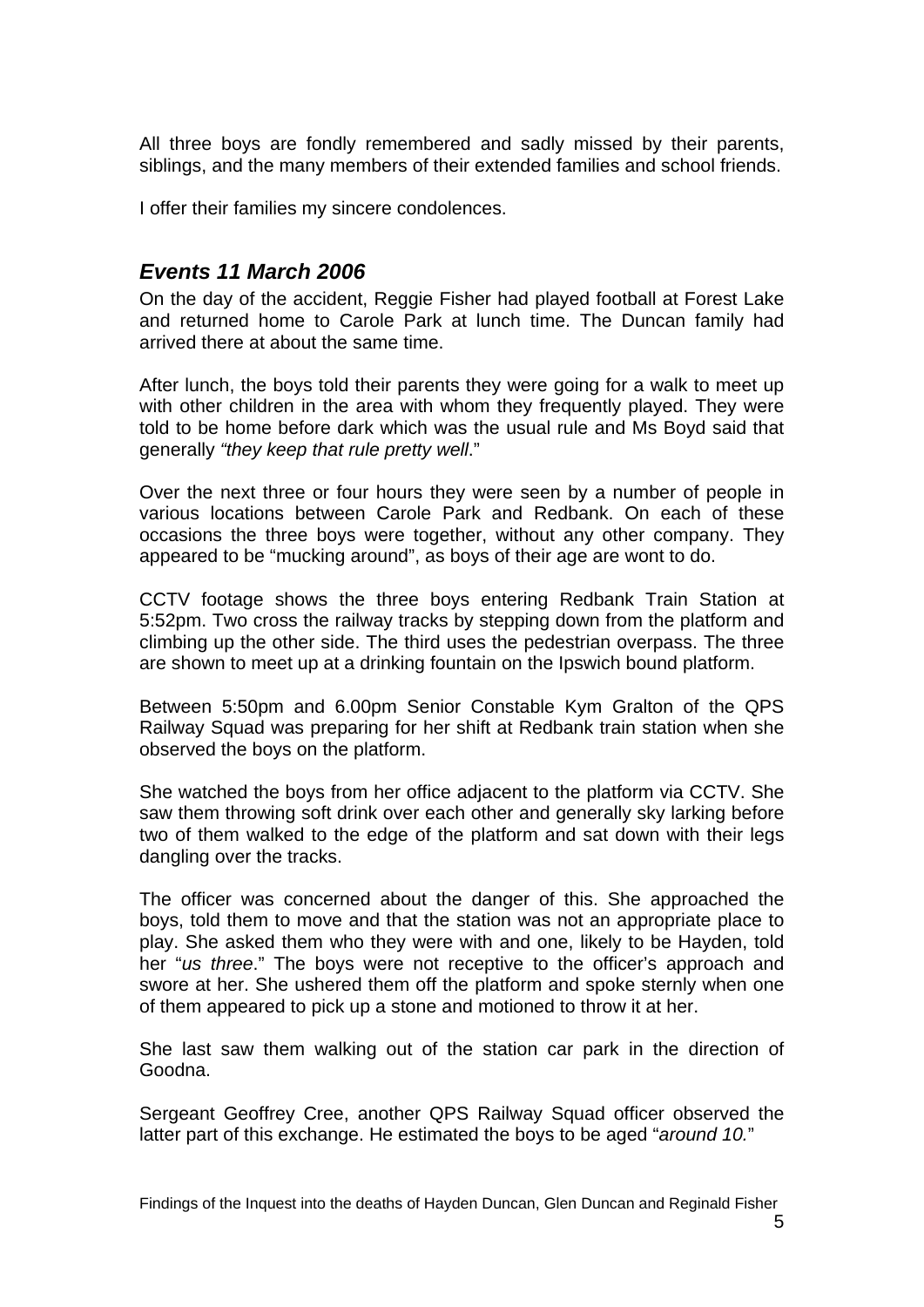#### <span id="page-7-0"></span>**The boys are observed on the tracks**

At 6:16pm a passenger on an Ipswich bound train, #1550, observed the three boys in the rail corridor. They were about 1.1km east of Redbank station and appeared to be picking up bits of the gravel bedding on which the tracks are laid. This information was reported to the train guard.

The guard of train #1550 radioed the train controller at the Mayne Control Centre and advised of the boys' location; that they were picking up ballast and that they had walked over the tracks and passed behind train #1550. The boys were described by the guard as "*youths.*" All trains in the metropolitan area use a single radio channel and so this broadcast would have been audible to all train crew monitoring the radio in their train.

However, in accordance with QR policy, the train controller also contacted the driver of the next train due through the area – the Brisbane bound train #1155 - to confirm the driver of that train, Mr James Fischer, had heard the radio communication from #1550. He had, and he agreed to contact the train controller if anyone was sighted.

Train #1155 left Redbank station at 6:26pm. Mr Fischer, stated at the inquest that as a result of hearing the communication from #1550, when he left Redbank station he drove the train about 20km/hr slower than he would otherwise have done.

This is corroborated by the evidence of the guard on train #1155, Warren Luchterhand, who told the inquest that he understood there to be a requirement that trains be driven at a maximum of 75% of the speed limit in circumstances where there had been a report of trespassers.

The driver said he understood his responsibilities in relation to the sighting of people on the track were to *"report it to control and keep an eye out for th*em." As a result he did not dim his headlight to avoid blinding motorists on Ipswich Road as was the usual practice when traversing this part of the line

As train #1155 reached a point near some billboards between the two stations the driver observed the three boys between the Ipswich bound track and the fence. This was several hundred metres further east from the point where the boys had last been reported. Two of the boys ran towards the train causing him to slow the train further from around 40km/h to 15-20km/h. This was at a point where the speed limit was 60km/h. When it became clear the boys weren't intending to run onto the tracks he sped up again.

The train's guard, Warren Luchterhand, had heard the call from #1550, and observed the three boys near the billboard as the train passed. He saw them run out on to or near the Ipswich bound tracks and throw rocks. He estimates 5 or 6 rocks hit the train.

Coincidentally, Mr Luchterhand was at that time speaking with the train controller about an earlier unrelated incident and so he provided an excited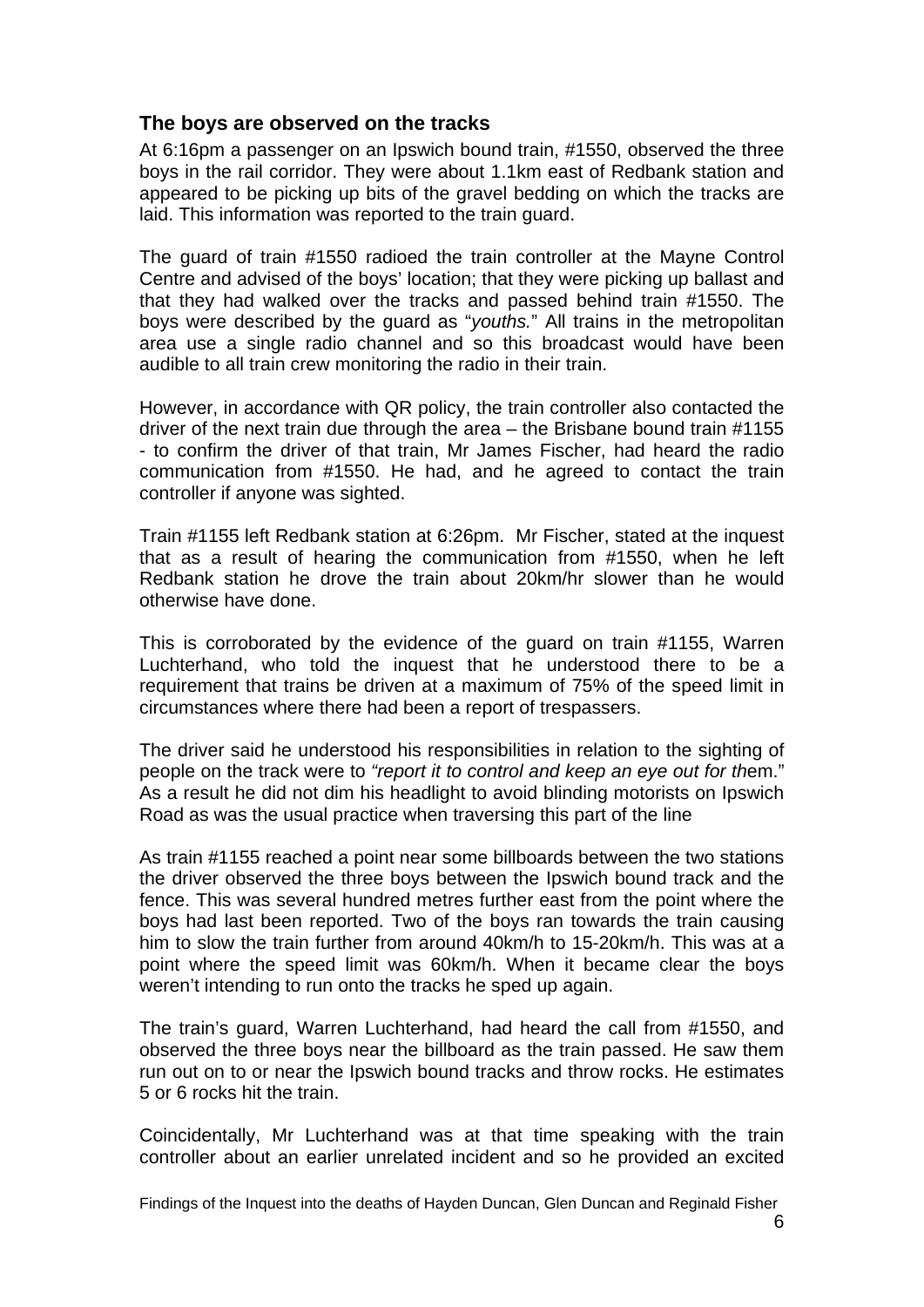<span id="page-8-0"></span>contemporaneous account of the events involving the three Aboriginal boys, suggesting that his train was being hit from "*either side"*. He gave a description of the three boys as *"lads"* and estimated them to be 10-14 years of age.

#### **The incident train is advised**

Mr Luchterhand then contacted the train he knew would be next along the Brisbane line, train #10M1, to advise its crew of the incident and its location. The conversation was recorded:

> Guard 1155*: When you come around the 60K curve between Redbank and Goodna there's 3 little (indecipherable) sized kids up there throwing rocks smashing windows as the trains go by. Just as you come round there the big billboard, mate*  Guard10M1*: OK. I'll keep me eye open*  Guard 1155*: Thank you very much*  Guard10M1*: And me head down'.*

The guard of train #10M1 was John Kathage. He told the inquest that after receiving this message he contacted the driver of the train, Dennis Smith, via the internal intercom system and told him what he'd just been told by Mr Luchterhand.

Mr Smith makes it clear in his statement to police he was expecting the train to be hit by rocks. In a recorded interview with Queensland Transport Rail Safety investigators he confirmed he had been contacted by Mr Kathage and warned about the rock throwing incident concerning train #1155 and its location. He also says he heard the reports made by Mr Luchterhand.

As a result he took steps to reduce the chances of his being struck by rocks or glass fragments if the windows shattered. This involved pulling mesh screens down over the side windows of the cabin and covering the two outer panels of the front windscreen with blinds while leaving enough room under the blind in the centre panel for him to see the track ahead. He said in his statement; *"I had my head down making sure I wasn't going to get hit*." In his interview he said; *"we were just worried about just not getting rocked, to be honest with you."* 

In his interview with Qld Transport investigators Mr Smith stated that "*as soon as I hit the road*" he flicked his headlights off. He also said that he *"did not know where they were*', meaning, I take it, the precise location of the boys, despite, having heard Mr Luchterhand's conversation with the train controller.

In his police statement Mr Smith estimated that as he approached the point of collision he was travelling at around 80km/h. This is consistent with the estimate of speed given by Mr Smith to the train controller in the minutes after the collision. It is clear from his statement and subsequent interview that he understood this to be the maximum allowable speed on this stretch of track (although in fact it is 100km/h). At no point in his interview with investigators or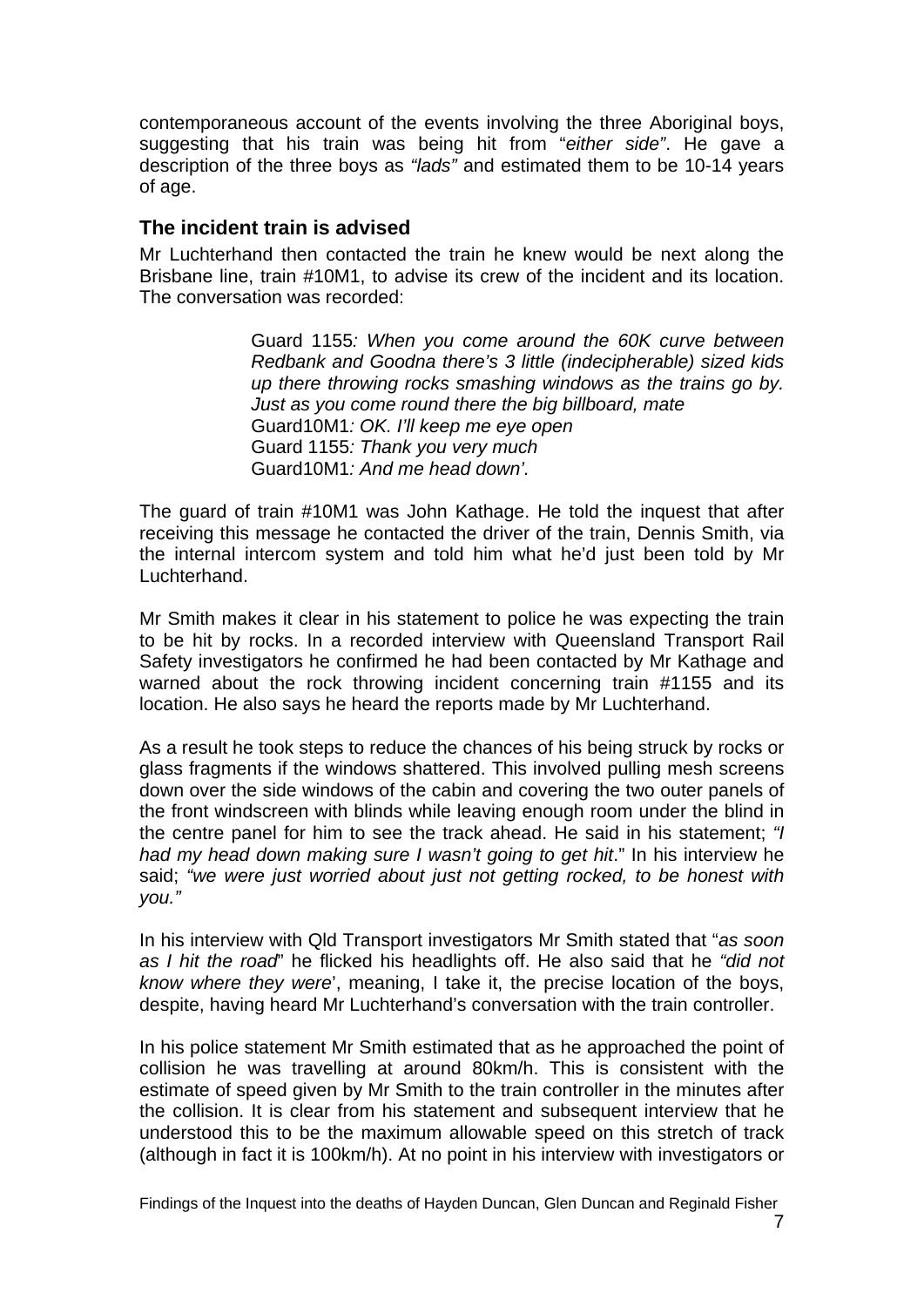<span id="page-9-0"></span>his statement to police does Mr Smith say that he reduced the speed at which the train was driven in response to the report concerning the boys.

Mr Smith says that when he first saw the boys they were crouched between the tracks and by that stage he was "*right on them*". He hit the brakes but "*knew there was no chance*." The emergency brakes of the train were engaged and it stopped approximately 375m after the point of collision.

When they were struck by the train the children were 460 metres further towards Goodna from where they had last been seen by the crew of train #1155 and 360 metres along a straight section of track.

The best estimate of the time of the collision is 6:39pm.

Immediately after the collision, Mr Smith made radio contact with the train controller to say; "*We've just collected those three kids."*

That evening, Senior Constable Warren Gunson, attached to the QPS Railway Squad, was monitoring the QR radio network at Mayne Central Control as part of his duties. He heard the communication relating to the throwing of rocks and contacted the Police Communication Centre at Ipswich to pass on the information. This occurred at 6:30pm. There is no evidence relating to what action was taken by police as a result of this communication.

#### **Actions of the boys' parents**

Norma Boyd says she started to worry about the boys when they hadn't returned by 6.00-6:30pm.

At 7.00pm she and Joe Duncan began to drive around the local area looking for the boys. This included searching the local streets followed by Wacol and Gailes train stations, Redbank Shopping Centre, then Redbank and Goodna train stations. After returning briefly to the residence of Kelly Boyd they drove on to Inala Shopping Centre, before searching other parts of the Inala and Forest Lake areas.

Norma Boyd says she told her sister, after the search had been fruitless, that they would have to '*call the police soon'*.

Norma Boyd and Mr Duncan returned to their residence at Mt Gravatt. Some time later Norma Boyd went to the nearest phone box and telephoned Sergeant Jim Bellos at Upper Mt Gravatt police station to tell him that her two children, along with their cousin, were missing.

The police summary of events in the Form 1 states that this call was made at 11:15pm.

Ipswich JAB officer, Detective Sergeant Troy Salton, attended the residence of Kelly Boyd at 2:30am. After identifying pictures taken from the CCTV footage Ms Boyd was advised of the accident.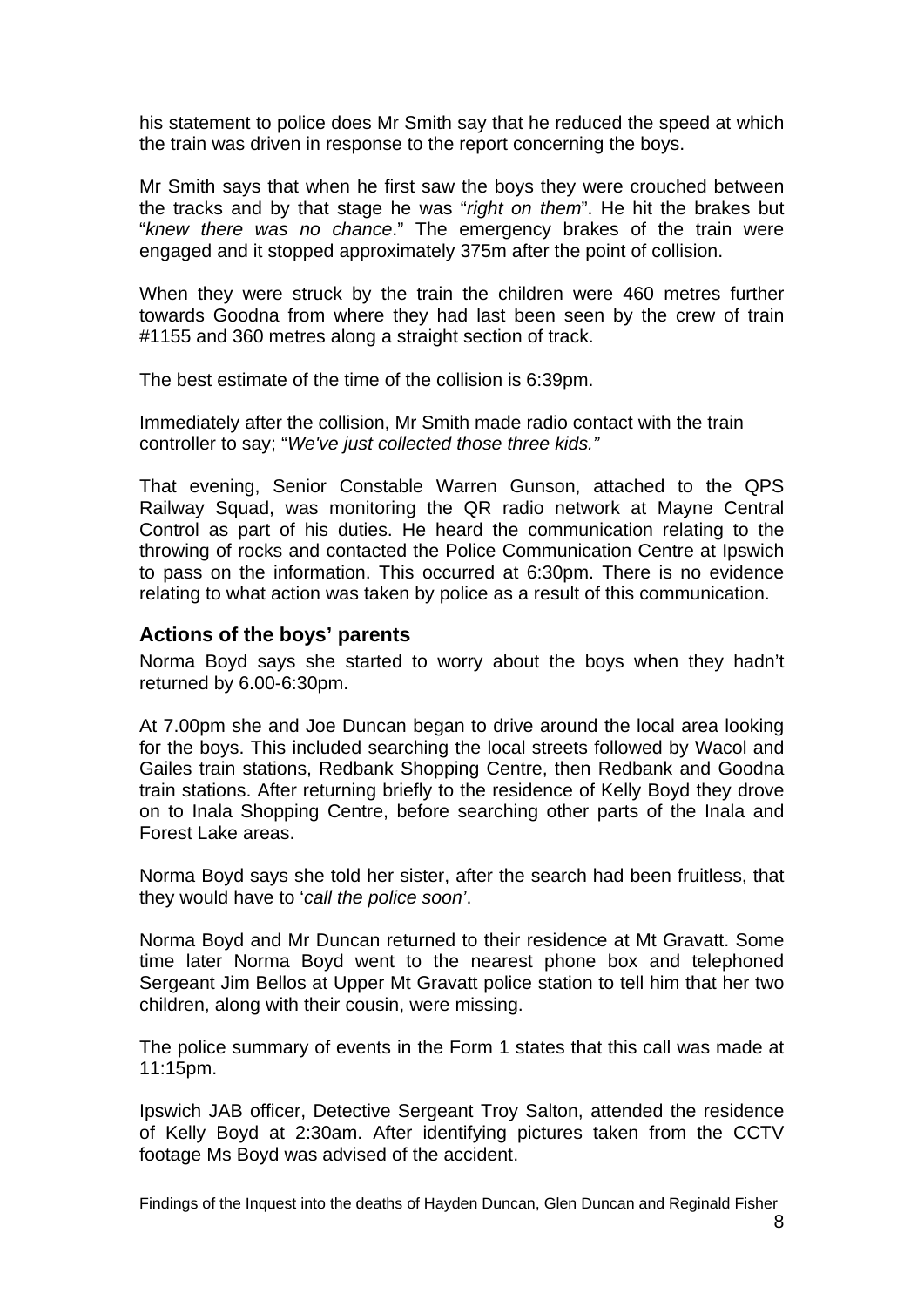<span id="page-10-0"></span>There were ten children in the house at this time (a mixture of Ms Boyd's children and cousins). Police arranged, on the request of Ms Boyd, to transport her and the ten children to the Mt Gravatt residence of Norma Boyd and Joe Duncan. Police had earlier attended that residence to notify Hayden and Glen's parents of the accident.

### *The investigation results*

Senior Constable Gunson heard the communication from train #10M1 and immediately contacted Ipswich police as well as Sergeant Cree and Senior Constable Gralton. He commenced a running log.

The two rail squad officers arrived to find QFRS and QAS personnel already on the scene. Sergeant Cree spoke to the driver of train #10M1, ascertained the situation and began searching the tracks. QAS officers told him that three bodies had been found. He observed the bodies and immediately recognised them as being the three boys he had seen at Redbank station earlier.

Senior Constable Gralton stayed with the driver and conducted a breath test on him. This showed a blood alcohol concentration of 0.00%.

Officers from the Ipswich JAB were informed of the incident details. Sergeant Darryl Morrison of the Ipswich Accident Investigation Squad and a police photographer attended the scene and the investigation detailed earlier commenced.

The Queensland Transport investigation report concluded the children were between the rails of the Brisbane bound track apparently engrossed in picking up ballast from the track. As a result of noise from the nearby freeway they did not hear the train approaching until it was 20 to 30 metres away.

It noted the speedometer on the train had a 5km/h discrepancy to the extent that it showed the train travelling 5km/h slower than the actual speed and came to a stop 373 metres after the point of impact. During the view it was apparent that after exiting the 60 km/hr curve at the commencement of the straight, a driver would not have time to accelerate much past 80km/hr before the accident site was reached. Normal emergency braking distance for a train travelling at 80km/h, allowing for reaction times, would be 265 – 307 metres. However I do not think this data enables me to make a precise finding as to the speed of the train at the time of the impact, and nor is one required. Rather, I find that the train was travelling at about 80km/hr which the driver apparently believed was the maximum allowable speed.

There is no evidence that the train was not fit for service, nor that any mechanical or operational defects affected its handling or in any way contributed to the crash.

There is no evidence that the train driver was not appropriately accredited in the relevant competencies or that either the driver of the train or the train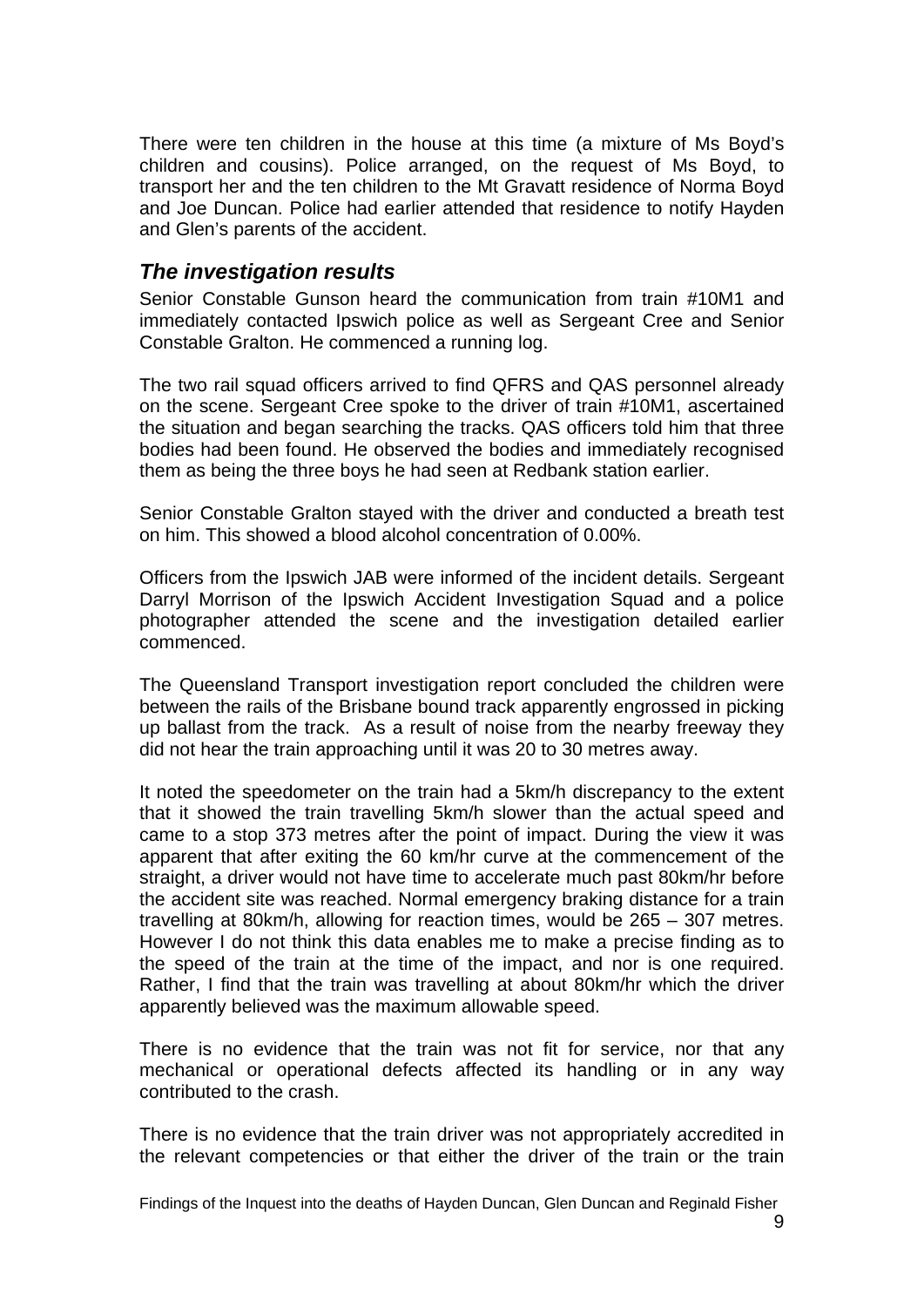controller were adversely affected by alcohol, drugs or fatigue.

All three post mortem examinations took place on the morning of 15 March 2006.

Dr Milne examined the bodies of Hayden and Glen.

#### *Hayden Duncan*

- The examination revealed multiple severe injuries including separation of the brain from the skull.
- Toxicology showed the presence of cannabis metabolites in the blood and urine. The blood also showed the presence of toluene. The latter is a component of some paints, and its presence in the blood is most likely due to chroming.
- The cause of death was found to be:
	- 1(a) Multiple injuries, *due to, or as a consequence of*
	- 1(b) Train accident

#### *Glen Duncan*

- The examination revealed multiple severe injuries including separation of the brain from the skull.
- Toxicology showed no alcohol or drugs in the blood or urine.
- The cause of death was found to be:
	- 1(a) Multiple injuries, *due to, or as a consequence of*
	- 1(b) Train accident

#### *Reginald Fisher*

Dr Ong performed the post mortem examination on Reggie's body and observed '*the body of a well-nourished and well developed Aboriginal boy measuring 118cm in height and weighing 26kg*'. ECG pads were present on the body.

Dr Ong made these findings:

'*There were extensive injuries to the deceased. In particular, the head was crushed with extensive fractures. The brain was severely lacerated. The injuries on the head were not compatible with life.* 

*Other significant injuries….were serious and might have caused death, the severity of the head injuries meant that the deceased had succumbed before these other injuries would affect the body.* 

*No natural disease that might contribute to death was identified. The toxicology examination was negative.* 

*The injuries were consistent with that sustained in a train accident.'* 

The cause of death was found to be:

1(a) Head injuries, *due to, or as a consequence of*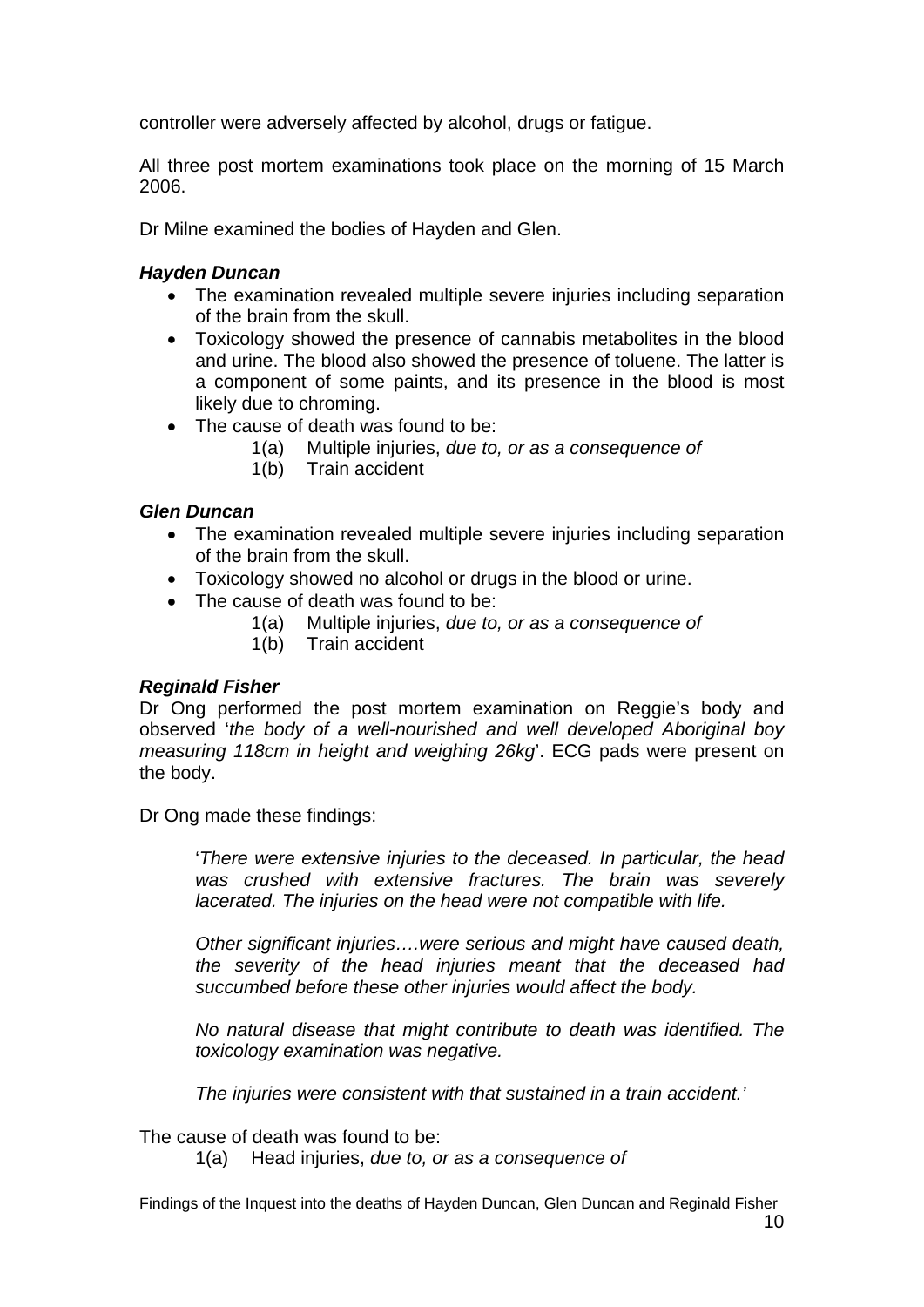1(b) Train accident

<span id="page-12-0"></span>Mercifully, the medical evidence makes clear the deaths would have been almost instantaneous with the collision.

# **Findings required by s45**

I am required to find, as far as is possible, who the deceased were, how they died, when and where they died and what caused their deaths. As a result of considering all of the material contained in the exhibits and the evidence given by the witnesses, the material parts of which I have summarised above, I am able to make the following findings.

| <b>Identity of the deceased</b> $-$ The deceased persons were:- |                                                                                                                             |
|-----------------------------------------------------------------|-----------------------------------------------------------------------------------------------------------------------------|
|                                                                 | Hayden Eric Duncan, 10<br>Glen Russell Duncan, 8<br>Reginald Roy Fisher, 9                                                  |
| How they died -                                                 | The boys died as a result of being struck by<br>a train at night while they were gathering<br>stones from between the rails |
| Place of death $-$                                              | They all died at Goodna in Queensland                                                                                       |
| Date of death $-$                                               | They all died on 11 March 2006                                                                                              |
| Cause of death $-$                                              | Hayden and Glen Duncan died as a result<br>of multiple injuries due to a train overrun.                                     |
|                                                                 | Reginald Fisher died as a result of head<br>injuries due to a train overrun.                                                |
|                                                                 |                                                                                                                             |

# **Concerns, comments and recommendations**

Section 46 provides a coroner may comment on anything connected with a death that relates to public health or safety, the administration of justice or ways to prevent deaths from happening in similar circumstances in the future.

The investigation of these sad deaths has established a police officer had some limited contact with the boys at Redbank Railway Station about 40 minutes before the accident. Thereafter, a number of QR employees, including the driver of the relevant train, were aware three young boys were on or about the railway lines between Redbank and Goodna stations in the dark. Notwithstanding this, the driver of the train switched off his head light and proceeded at full speed. As a result he did not see the boys until he was 25 to 30 metres from them. Because he was travelling at about 80km/hr he had insufficient time to stop or to sound his whistle; the boys had insufficient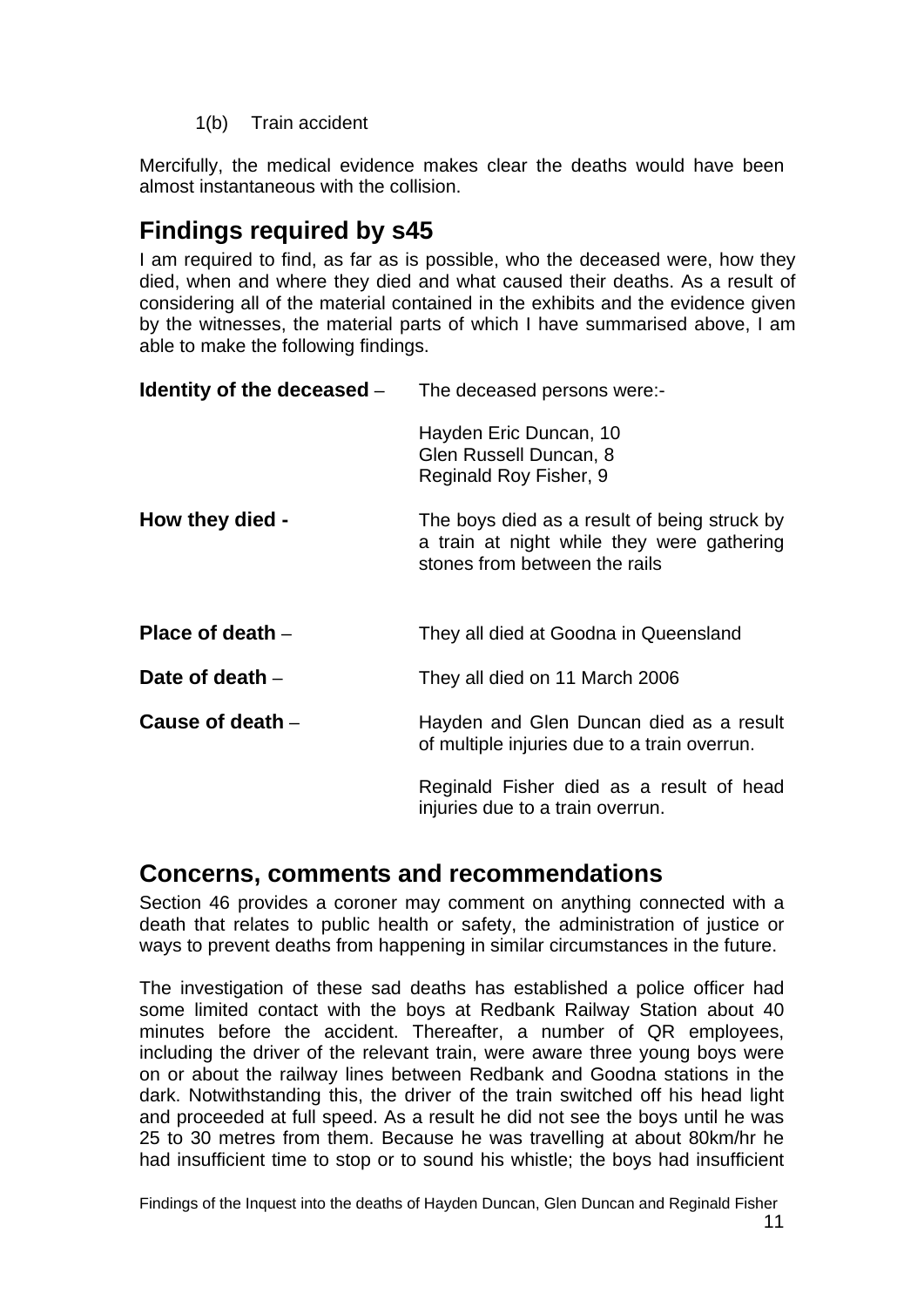<span id="page-13-0"></span>time to get off the tracks.

These circumstances require I consider:-

- whether the police officer who spoke with the boys at the Redbank Railway Station acted appropriately;
- whether QR's policies and procedures stipulating how its train crews should respond to people being on railways lines are appropriate; and
- whether I should refer the conduct of the driver to the appropriate authorities for the consideration of criminal or disciplinary action.

## *Response of police*

In response to concerns raised by members of the dead boys' families the inquest considered whether Senior Constable Gralton acted appropriately by simply ushering them away from the Redbank train station when she saw them skylarking there at around 6.00pm on the day of their deaths.

While the primary responsibility of ensuring the safety of children clearly rests with their parents that does not excuse public officials from exercising their powers and responsibilities if necessary. In this case it was suggested the police officer could have taken the children into protective custody and made enquiries as to the whereabouts of their parents.

Senior Constable Gralton was quite defensive and to some extent nonresponsive when this issue was raised with her at the inquest. She stated she had no power to arrest the children and therefore could take no action in relation to them. Obviously this is not the case. Even on her evidence it is clear the children may have been guilty of minor street offences that could have warranted their arrest; although I do not suggest that would have been an appropriate exercise of her powers.

However, it may have been appropriate to consider the use of the power contained in section 18 of the *Child Protection Act 1999* which authorises a police officer investigating a risk of harm to a child to take the child into custody if the officer reasonably believes the child is likely to suffer harm otherwise.

In this case the police officer was faced with three young boys aged 8, 9 and 10. The younger two were very small for their age being 1 metre and 1.2 metres in height and 20kg and 26kg in weight. On the other hand it was still daylight and the boys did not seem to want any assistance from the officer. The families' submission is implicitly critical of her not asking them if they needed help, but according to the officer, they very rudely deflected attempts by her to inquire into their circumstances. It seems Senior Constable Gralton came to the conclusion that as they had got themselves to the station and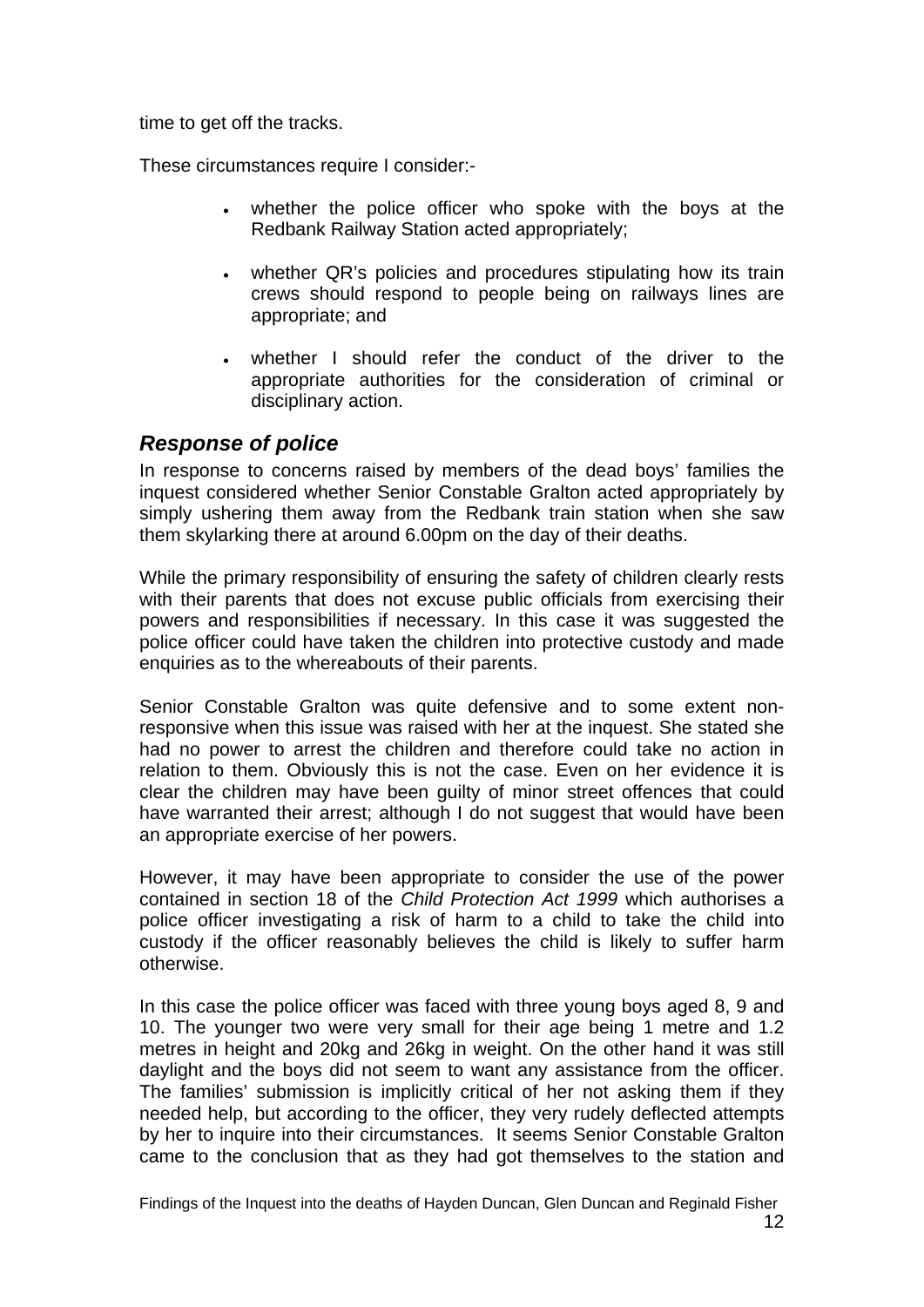<span id="page-14-0"></span>appeared to know their way around, they were not in any immediate risk of harm once she had ushered them away from the train track. While we now know her confidence in that regard was misplaced that does not necessarily mean the officer should be criticised for taking no action. Indeed, it is difficult to see what she could reasonably have done. I doubt the boys would have agreed to wait quietly in her office while she made inquiries to locate their parents.

On balance I consider it was not unreasonable of Senior Constable Gralton to consider the children would find their way home unscathed and I therefore refrain from making any findings adverse to her in relation to this issue.

### *QR policies and procedures*

The transport investigation report accurately summarises the position:

*The trespasser response in place on 11/3/06 is more a practice based on custom and tradition rather than a documented procedure.*

QR Standard 0036/SWK does make it clear at module GS 1.15.1 that:

*When a train crew on a moving train see a trespasser on QR property, they must give details to the Train Controller as soon as possible.* 

However, the only other policy which may be relevant is module GS 2.2.1 which imposes an obligation on the train controller to record and report any unusual incidents and to liaise with emergency services where necessary.

Notwithstanding the absence of a comprehensive written policy, all of the QR employees who gave evidence recognised the need for train drivers to modify their manner of driving when they became aware of people being in the rail corridor.

It is apparent a practice had developed whereby incidents of rock throwing were reported to a train controller and passed on to other train crews in the area. It was then the responsibility of the driver to regulate the speed of the train approaching the relevant area having regard to all of the circumstances.

At the inquest Mr Stone, Mr Shields, Mr Fischer, Mr Luchterhand and Mr Raine gave evidence that a driver would be expected to drive at below the maximum allowable speed where there has been a report of trespassers. This was demonstrated by Mr Fischer driving 20km/h less than the speed limit in response to the reports of the boys being near the track.

There was also evidence that in these circumstances drivers would be expected to "*proceed with caution"* and/or "*proceed with extreme caution"* and although an expert witness was of the opinion these terms had a precise meaning, it did not seem to be commonly understood by the train crew members who gave evidence. Rather their view was because situations varied so much, the magnitude of the reduction in speed should always be at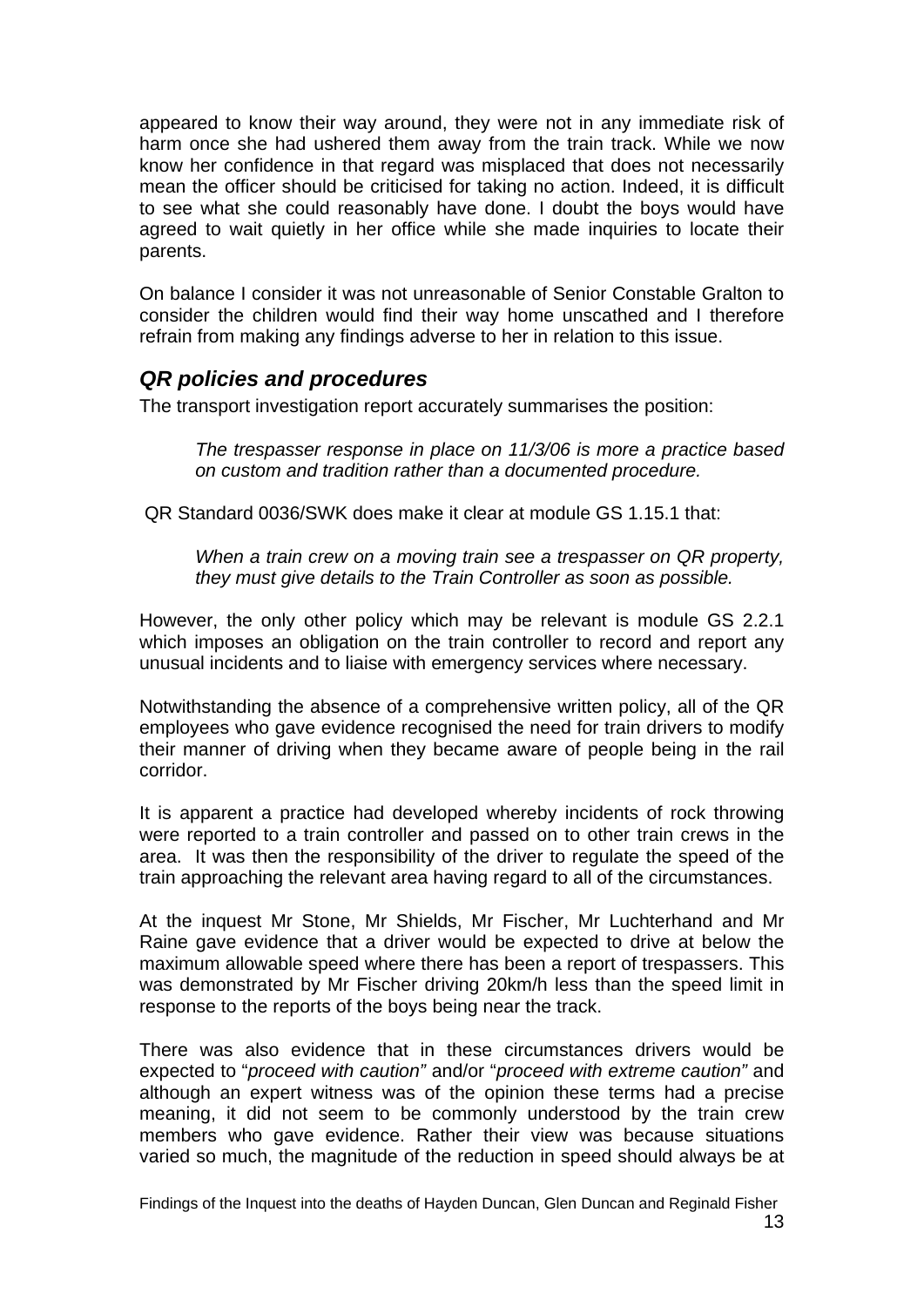the discretion of the driver. The train controller would be expected to pass on the information and urge caution but not be prescriptive as to how the train should be driven.

In this case we know the train controller in fact provided no information about the rock throwers to the train crew of the train involved in the deaths  $$ apparently he was too busy attending to other matters. All the information given to Mr Smith came via the guard on his train passing on information from the guard of the previous train who saw the boys, and he failed to mention the explicitly mention boys were within the rail corridor, although it was clear they were close by.

QR Standard 0037/SWK provides guidance on the use of visibility lights and headlights. Module SG 10.4 of the standard dictates visibility lights must remain on at all times when the train is moving. It explains that the purpose of visibility lights is to allow trains to remain visible to oncoming traffic or workers when headlights are switched off.

Module SG 10.5 deals with headlights and starts from the position that they must be on when the train is operating at night. It provides a list of circumstances where it is permissible for headlights to be dimmed or turned off, including where they may interfere with road traffic, although the policy makes it clear headlights are to be switched back on to high beam immediately these situations no longer apply.

The policy says nothing in relation to the use of headlights in circumstances where there have been reports of trespassers on the rail corridor. However, in my view, Mr Fischer again demonstrated the actions of a reasonable driver in these circumstances by keeping the headlight on high when traversing part of the track where he would usually dim or extinguish it.

The QT investigation report concluded that travelling with the train headlights on would not have prevented the collision. I am not so sure. The track for over three hundred metres before the location at which the children were struck is relatively straight. As a result of viewing the illuminating effect of the headlight of the train I am of the view that had the head light been on high beam the driver, if keeping a proper lookout, would have seen the children at least 100 metres further from them than he did. This would have given him more time to sound the horn to warn them off the track. Similarly, the children are more likely to have seen the train approaching. Even if they were not looking in its direction, the illumination of the children and the surrounds would have been noticeable to them. In my view driving with the head light off increased the risk of the children being struck. It seems this may have been a deliberate strategy on the driver's part. He told police "*if you have the headlights on and people are throwing rocks it advertises where you are and makes it easier for them to see you."* 

I do not accept the QR submission that various reaction times and delays would accumulate to mean that if the train had its high beam illuminated the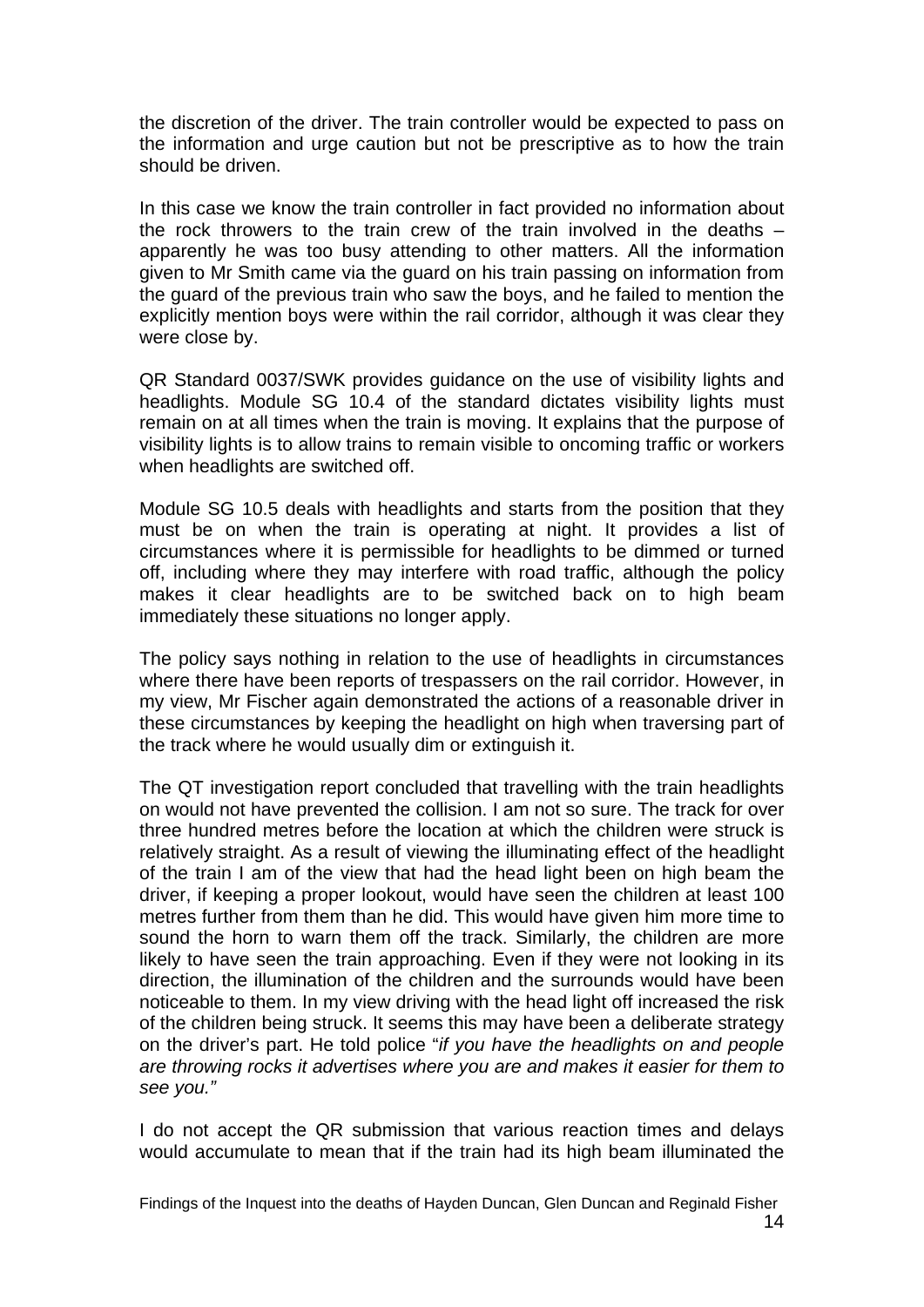accident would still have occurred. While I can not find that had the headlight been on the fatalities would not have occurred, I am persuaded the risk would have been significantly reduced, and even more so had the driver moderated the speed of the train.

In my view, at the time of these deaths, QR's written policies regulating the response of train drivers to people being within the rail corridor were inadequate: they were uncertain and gave too much unstructured discretion to train drivers. QT's investigation report concluded:-

*QR procedures did not require that the risk of continued operations be specifically considered by the operating staff involved or that normal train operations be restricted or altered. It is not clear who should take the responsibility for making such a decision.* 

It recommended:-

*QR should review its procedures for managing situations where persons are reported or known to be on or near the track. Consideration should be given to ensuring QR's procedures provide clear guidance and appropriate tools to evaluate the risk and take appropriate and consistent action in such circumstances. The considerations include*:

- *allocation of responsibilities*
- *identification and consideration of the increased risks involved with the relevant operational staff*
- *consistent use of terminology when describing persons on or near the track*
- *determining any appropriate change to normal train operations. This process may include considering the suspension or restriction of train operations, speed reduction and the use of the train's horn and headlight; and*
- *development of an appropriate tool for ensuring that all information necessary to correctly assess risks is gathered (e.g. checklist)*

The material provided by QR and the now Department of Transport and Main Roads satisfies me that these recommendations have been accepted and acted upon. *Module EP – 1-20 Persons on QR right of way* imposes on train drivers an obligation to notify train control whenever they see persons suspected of being unauthorised on or near the rail corridor and to relay numerous particulars about the person and their activity. The train controller has an obligation to manage the situation with support from his/her superiors. The train driver has the option of stopping the train if necessary, having regard to risk factors set out in a flow chart annexed to the module. It appears to balance the need for a clear decision making process while allowing train drivers to retain an appropriate degree of discretion. It directs the drivers' attention to aspects of the incident that increase the risk of injury or death and provides for the stopping of rail traffic in high risk situations. The use of horns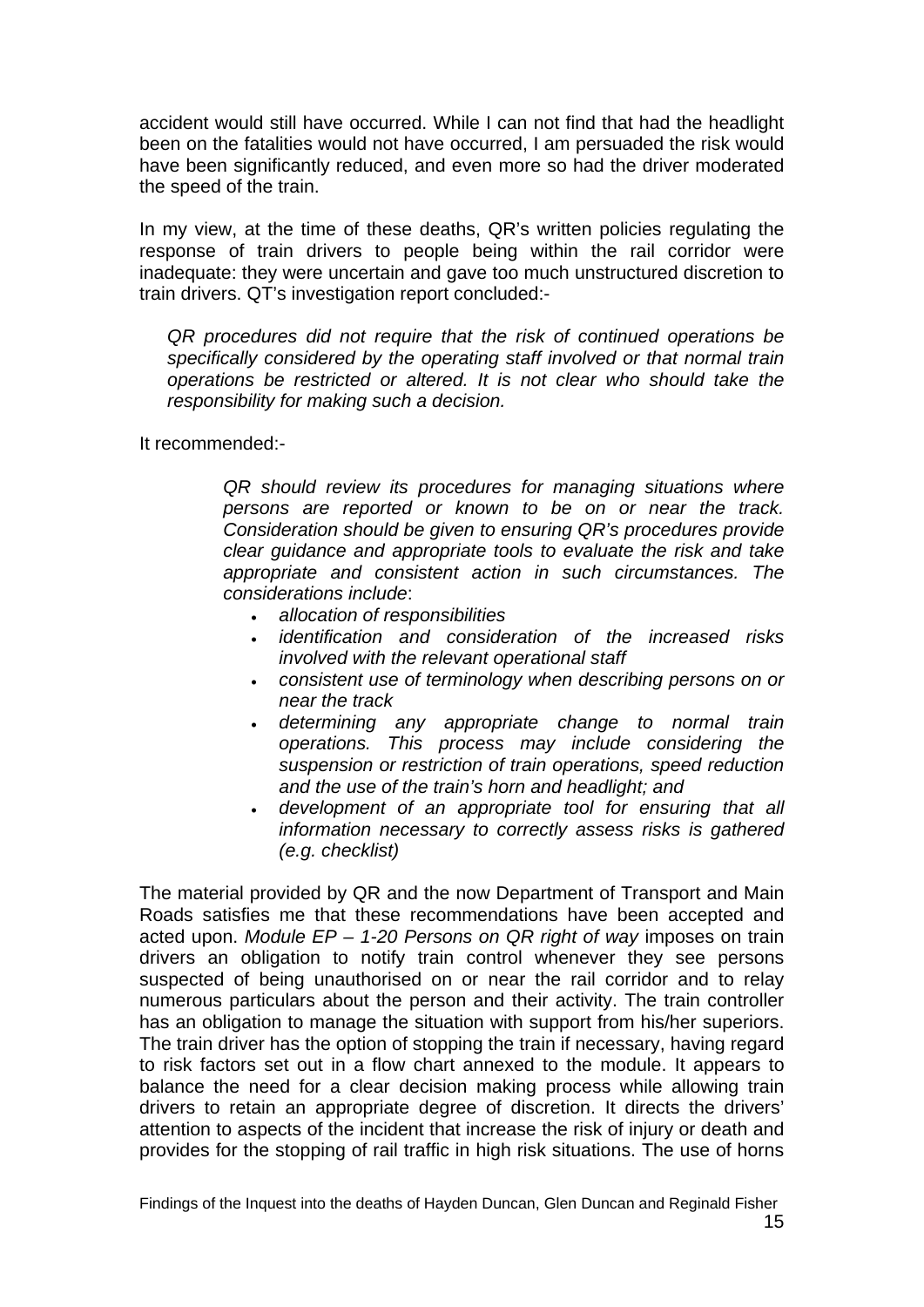<span id="page-17-0"></span>and the reduction of train speed are mandated when the risk matrix leads to a conclusion that the risk is lower and does not warrant the cessation of train movements.

I am satisfied it addresses the issues set out in paragraph 25 of the submission of the Federated Union of Locomotive Employees. I do however accept the union's submission that the meaning of the term "*proceed with caution*" which is used in that policy and others should be clarified. By its nature the term will not be able to be defined in numerically precise terms – context will usually be relevant - but it was apparent from one of the external experts who gave evidence that other rail operators have developed a standardised meaning and guidelines as to how train crew should proceed when ordered to proceed in that manner. I recommend QR do likewise.

The inquest heard details of the stringent audit process adopted by the Department of Transport and Main Roads in its role as rail safety regulator which seeks to ensure compliance with these and other policies. Apart from one other matter which I shall deal with next, I am satisfied the deficiencies in QR policies for responding to people within the rail corridor have been addressed.

The union's submission drew attention to some anomalous provisions in a *Notice to traincrew no. 134/2008* – *Enhancing the safety of traincrew.* It purports to detail how traincrew should respond to incidents of rock throwing. It could be interpreted as indicating that only after a third train is hit by the same rock thrower(s) should consideration be given to stopping train movements.

As already detailed, the *Module EP – 1-20 Persons on QR right of way* sets out how traincrew should respond whenever they see unauthorised persons *"on or near the QR corridor*". This would clearly cover rock throwers, even if they were outside the rail corridor. As described earlier, it mandates a comprehensive risk management approach which may well result in the immediate cessation of train movements if the risk posed by rock throwers was high.

#### **Recommendation 1 - Review of Notice to traincrew no. 134/2008**

*I recommend QR review Notice to traincrew no. 134/2008 to ensure its consistency with Module EP – 1-20 Persons on QR right of way.* 

#### **Recommendation 2 - Standardised terminology**

*I recommend QR develop and use in all its policies and notices to employees a standardised meaning for the terms "proceed with caution" and "proceed with extreme caution."*

#### *Criminal or disciplinary action*

The Coroners Act by s48 requires a coroner who, as a result of information obtained while investigating a death, "*reasonably suspects a person has*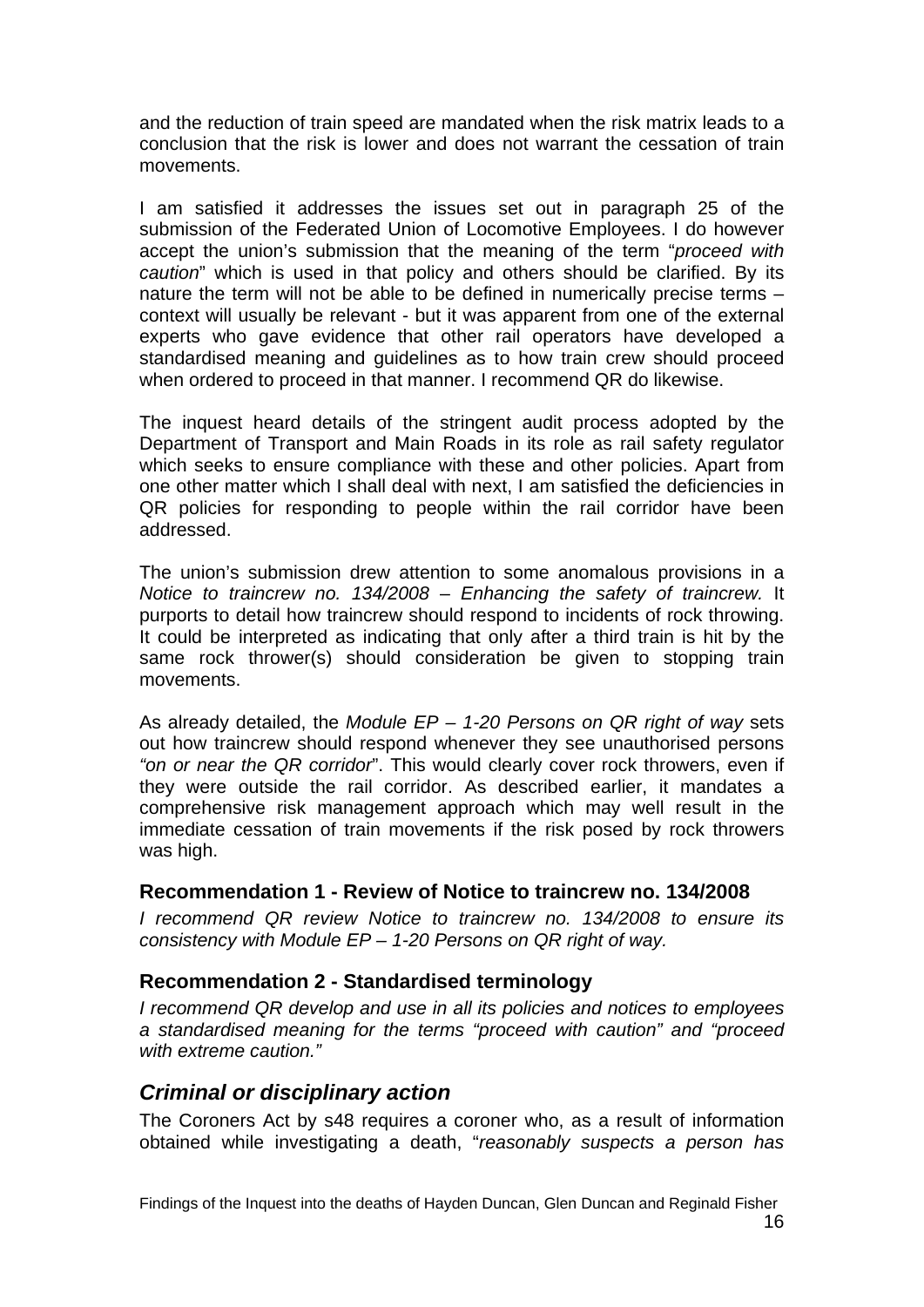<span id="page-18-0"></span>*committed an offence,"* to give the information to the appropriate prosecuting authority.

I take "*committed an offence*" to mean that there is admissible evidence that could prove the necessary elements to the criminal standard.

The Act also provides in s48(4) that a coroner may give information about a person's conduct in a profession or trade to a disciplinary body for the person's profession or trade if the coroner believes the information might cause the organisation to inquire into or take steps in relation to the conduct.

In my view those provisions require me to consider whether I should refer the conduct of the train driver to the Director of Public Prosecutions to enable him to determine whether a charge under section 328A of the Criminal Code dangerous operation of a vehicle causing death - should be preferred. I also need to consider whether I should give the information gathered during the course of the investigation to the CEO of QR to enable him to consider whether disciplinary action should be taken.

Clearly, it would have been preferable had the children not been allowed to roam the suburbs unsupervised – they were clearly too young to take adequate care of themselves. However that does not mean that anyone involved in causing them harm should necessarily be excused.

It is obvious the train driver, Mr Smith, has suffered significant psychological injury as a result of being involved in these fatalities, the effects of which are ongoing. It is easy to understand why this would be so: the experience must have been truly horrifying. Of course I have sympathy for Mr Smith's position but that can not be allowed to deflect consideration of whether his conduct warrants some sanction.

#### **Referral to the DPP**

The Criminal Code in section 328A(4) creates an offence in the following terms: "*A person who operates…a vehicle dangerously in any place and causes the death... another person commits a crime*".

Section 1 defines a "*vehicle"* to include a train.

In determining whether a vehicle was being operated dangerously it is appropriate to apply an objective test – *R v McBride* [1962] 2 QB 167. For this reason the accused person's state of mind – that is whether he or she intended to drive carefully or dangerously is irrelevant and the offence does not require proof of criminal negligence – see *R v Wilson* [1965] QWN 42. It is simply a question for the jury to determine whether the manner of driving was dangerous in all of the circumstances.

For many years Queensland courts had held when determining whether a person was guilty of dangerous driving the Crown must show some fault on the part of the driver which caused the danger to the public – see *R v Webb*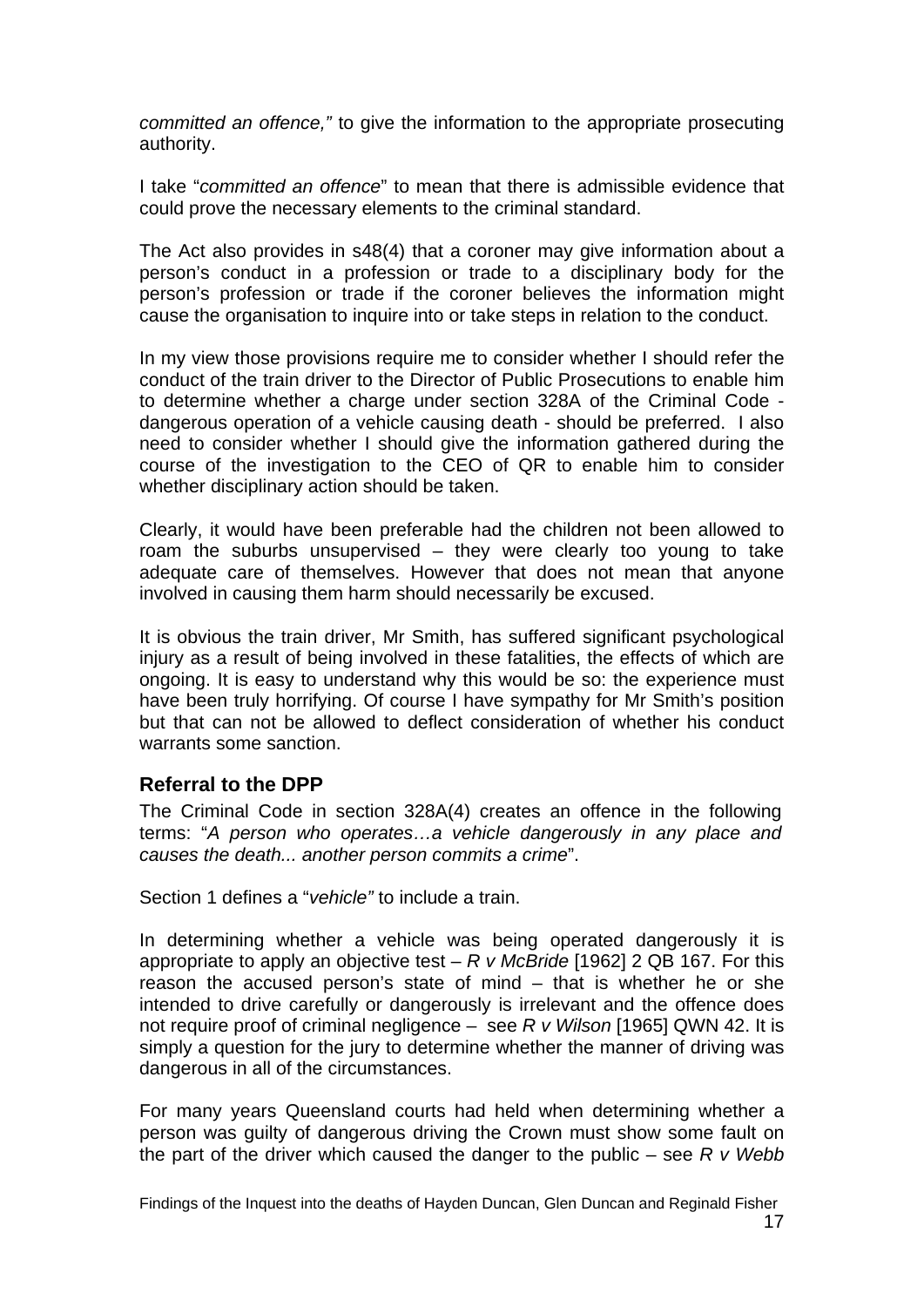<span id="page-19-0"></span>2[1986] 2 Qd R 446. However that is no longer the law. In *R v Wilson* [2008] QCA 349 it was confirmed that the High Court decision in *Jiminez v R* (1992) 173 CLR 572 obviated this. In the leading judgement of the court McMurdo P stated; "*it follows from Jiminez that in a trial for an offence against section 328A the jury need not be told that fault is an element of the charge. That is not to say that in establishing the offence any consideration of the offender's mental state must necessarily be disregarded. Section 24 and other provisions of chapter 5 Criminal Code like section 23, section 25 and section 31 are sometimes raised in such cases*".

Applying that law to the circumstances of this case I am of the view that a jury is likely to conclude that driving a train at 80 kilometres, in the dark with the headlights turned off when there were children on the track was objectively dangerous. The question then becomes whether the Crown could negate the defence provided by section 24 - Mistake of fact. That is, could the Crown prove that Mr Smith did not have an honest and reasonable belief that it was safe to drive in the manner in which he did because there was no likelihood of any person being on the track.

In assessing that issue it is necessary to consider what Mr Smith knew about the circumstances in which he was operating the train.

Although the broadcast from the first train to encounter the boys indicated they were on the track when they crossed the line behind the train, it can not be shown that Mr Smith heard that broadcast. It seems likely his train was still in the stable being prepared for its first run of the evening. Mr Smith may have been in the train's cabin or he may have been elsewhere, we simply don't know.

The broadcast from the guard on the second train to come across the boys to the guard on Mr Smith's train, that Mr Smith did hear, was specific about where the incident was occurring, but said only that there were *"kids up there throwing rocks, smashing windows as the trains go by".* 

The evidence indicates that people frequently throw rocks at trains from vantage points outside the rail corridor and usually leave soon after doing so to avoid apprehension.

In the circumstances while I consider Mr Smith did operate the train in a dangerous manner, there is little or no likelihood of his being convicted of an offence against s328A of the Code because the Crown could not negative a defence clearly raised by the evidence. I will not therefore refer the material to the DPP.

#### **Referral for disciplinary action**

Mr Smith was an employee of QR Passenger Pty Ltd. That entity has a code of conduct: breaches of it can result in disciplinary action which can, among other things, lead to dismissal. Misconduct is defined in the code to include "*conduct that causes imminent and serious risk to the health or safety of a*